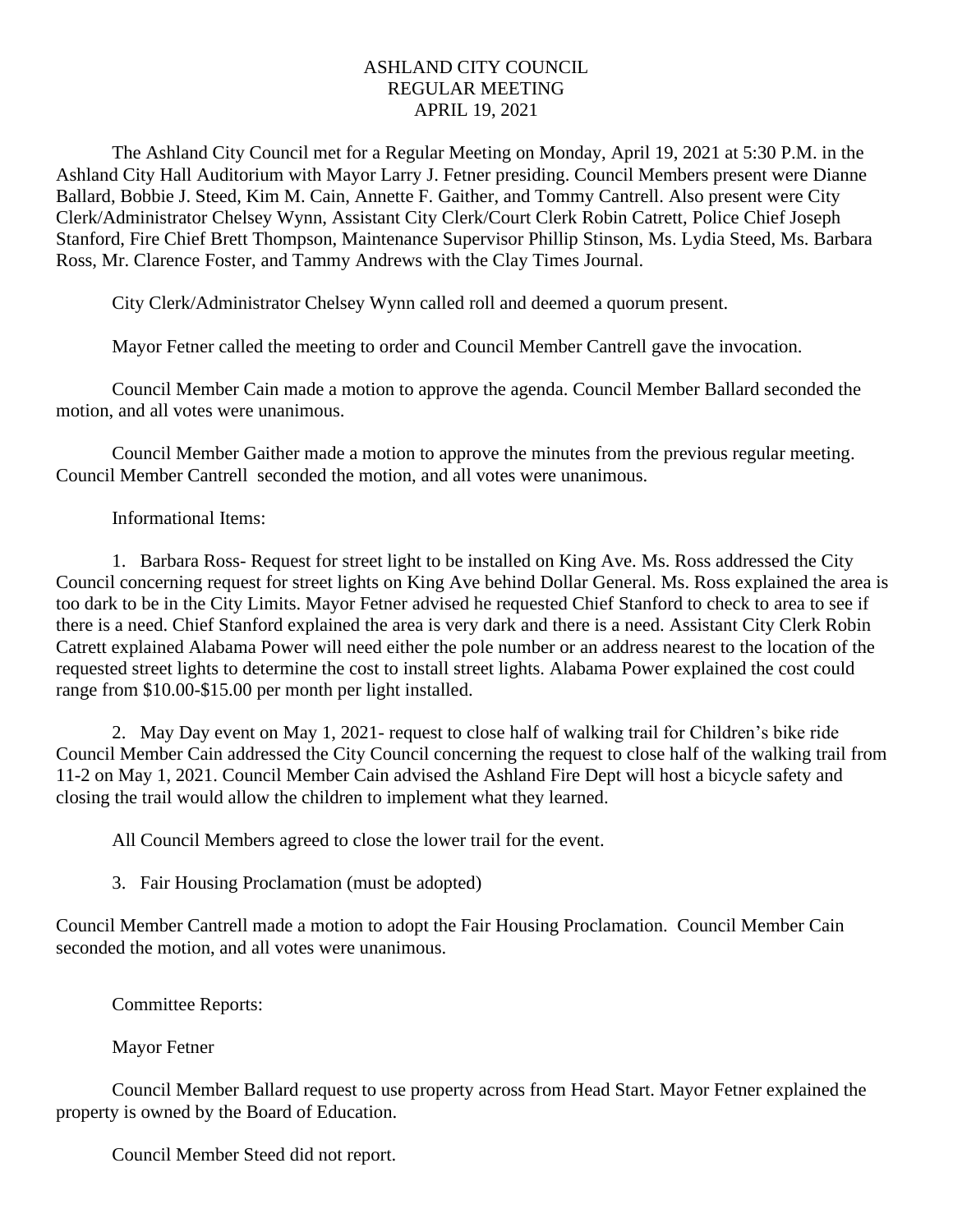Council Member Cain reported she would like to have rocking chairs placed on the city square; she can work on getting cost to do that. Council Member Cain also reported on meeting with Main Street Alabama, they will send an application. Council Member Cain explained Main Street Alabama helps brand the city. Council Member Cain also advised she has spoken with the gentleman who organizes the wagon train and discussed the possibility of a Frontier Day. Council Member Cain also gave an update on prices for basketball goals.

Council Member Gaither did not report.

Council Member Cantrell did not report.

Police Chief Stanford reported on the Clay County Fair went well, the only issue was an Officer hit a Fire hydrant in a Tahoe. Chief Stanford also reported on Byrne Jag Grant and a remainder of \$10,000.00 from a previous grant though EMA.

Fire Chief Thompson did not report.

Maintenance Supervisor Stinson reported according to GMC the paving project was scheduled to start today, but there is no sign the project is starting. Supervisor Stinson stated he will contact GMC again this week. Supervisor Stinson reported on projects around the city including the completion of installing the new columns at the Library, and progress made on North Side Field.

City Clerk/Administrator Wynn reported 125-130 Watermelon Shirts have been sold, and updated everyone on the progress of the FEMA Grant.

New Business:

Council Member Steed made a motion to approve the bills received since the last meeting in the amount of \$11, 422.54. Council Member Cain seconded the motion, and all votes were unanimous.

Council Member Gaither made a motion approving to pay East Alabama Regional Planning and Development Commission \$306.00 for 3<sup>rd</sup> quarter membership dues. Council Member Cantrell seconded the motion, and all votes were unanimous.

Council Member Steed made a motion approving the purchase of a computer and equipment for the Ashland Senior Center from Southern Data at a total cost of \$674.99. Council Member Gaither seconded the motion, and all votes were unanimous.

Council Member Ballard made a motion to pay Alabama Law Enforcement Agency \$1,650.00 for LETS Access and Snap Entry for Ashland Police Department. Council Member Steed seconded the motion, and all votes were unanimous.

Council Member Gaither made a motion to pay Book Systems, Inc. \$895.00 for online book catalog for the Library. Council Member Cain seconded the motion, and all votes were unanimous.

Council Member Cantrell made a motion to purchase 3 Microsoft Office Licenses for the Ashland Police Department from Office Depot at a cost of \$749.97. Council Member Gaither seconded the motion, and all votes were unanimous.

Council Member Cantrell made a motion to approve the Job Description for Youth Sports Director. Council Member Gaither seconded the motion, and all votes were unanimous.